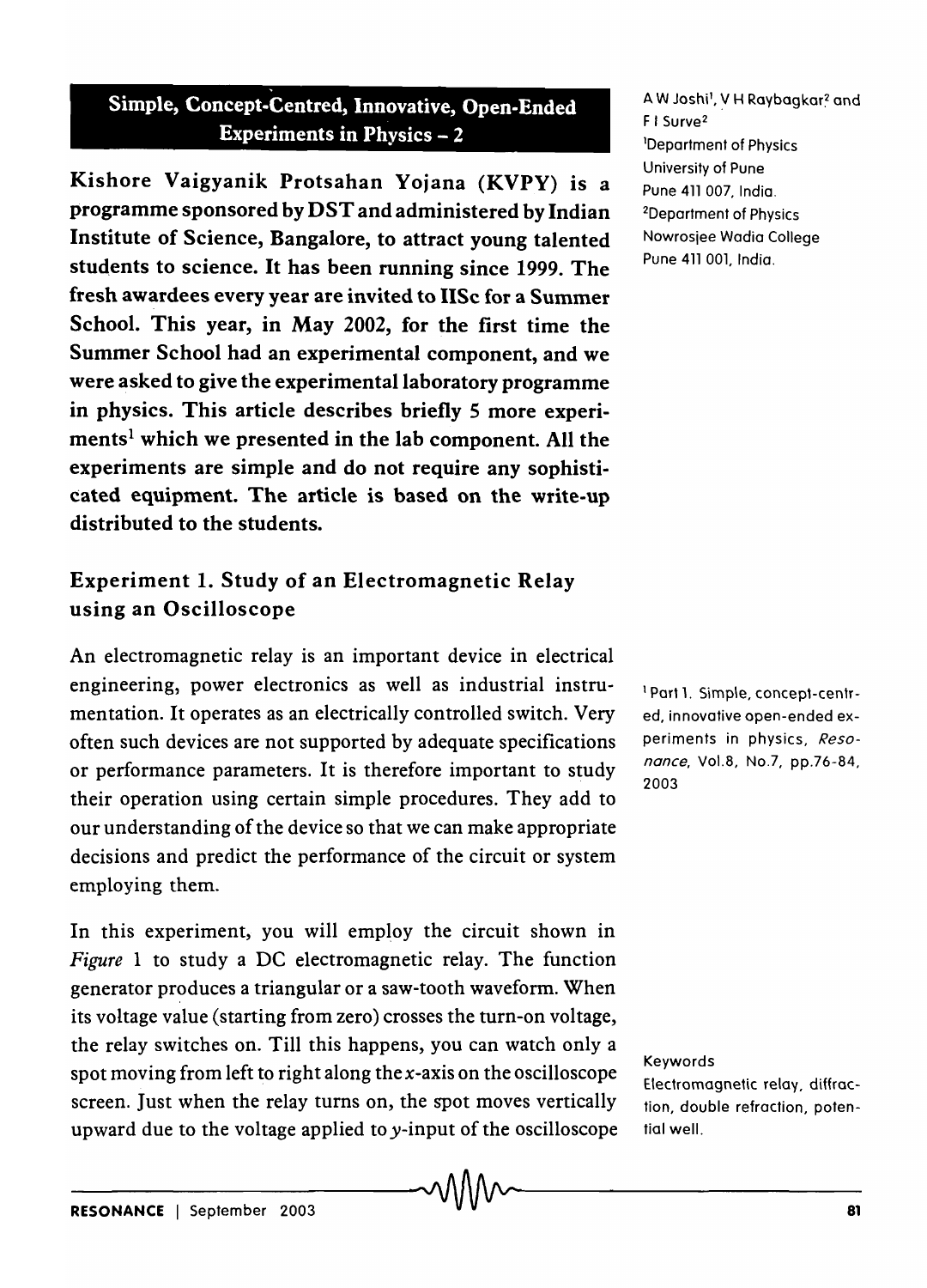Figure 1. Set-up for the study of an electromagnetic relay.



through the *changeover* of the relay. The spot then moves to the right until the applied triangular waveform reaches its maximum voltage.

Thereafter the voltage starts receding and the spot moves from right to left. It is interesting to note that the downward transition of the spot when the relay turn-off does not take place at the same position on the screen where an upward transition was seen. This is due to the *retentivity* of the core of the electromagnet that controls its switching action. One can adjust the frequency of the function generator so as to see the hysteresis loop on the oscilloscope screen as shown in *Figure 2.* 

One can measure the turn-on voltage, turn-off voltage, turn-on (switching) time, turn-off, time and find the upper limit of Figure 2. CRO display of frequency up to which such relays should be used in power the activity of an electro- control systems.



magnetic relay.

### Food for thought:

Why should a triangular/saw-tooth wave be used instead of sine or square wave?

What would be the nature of the loop on the oscilloscope if a bipolar triangular waveform is used?

Can you estimate the energy dissipated in one cycle of magnetization of the core? If yes, what would you additionally need for it?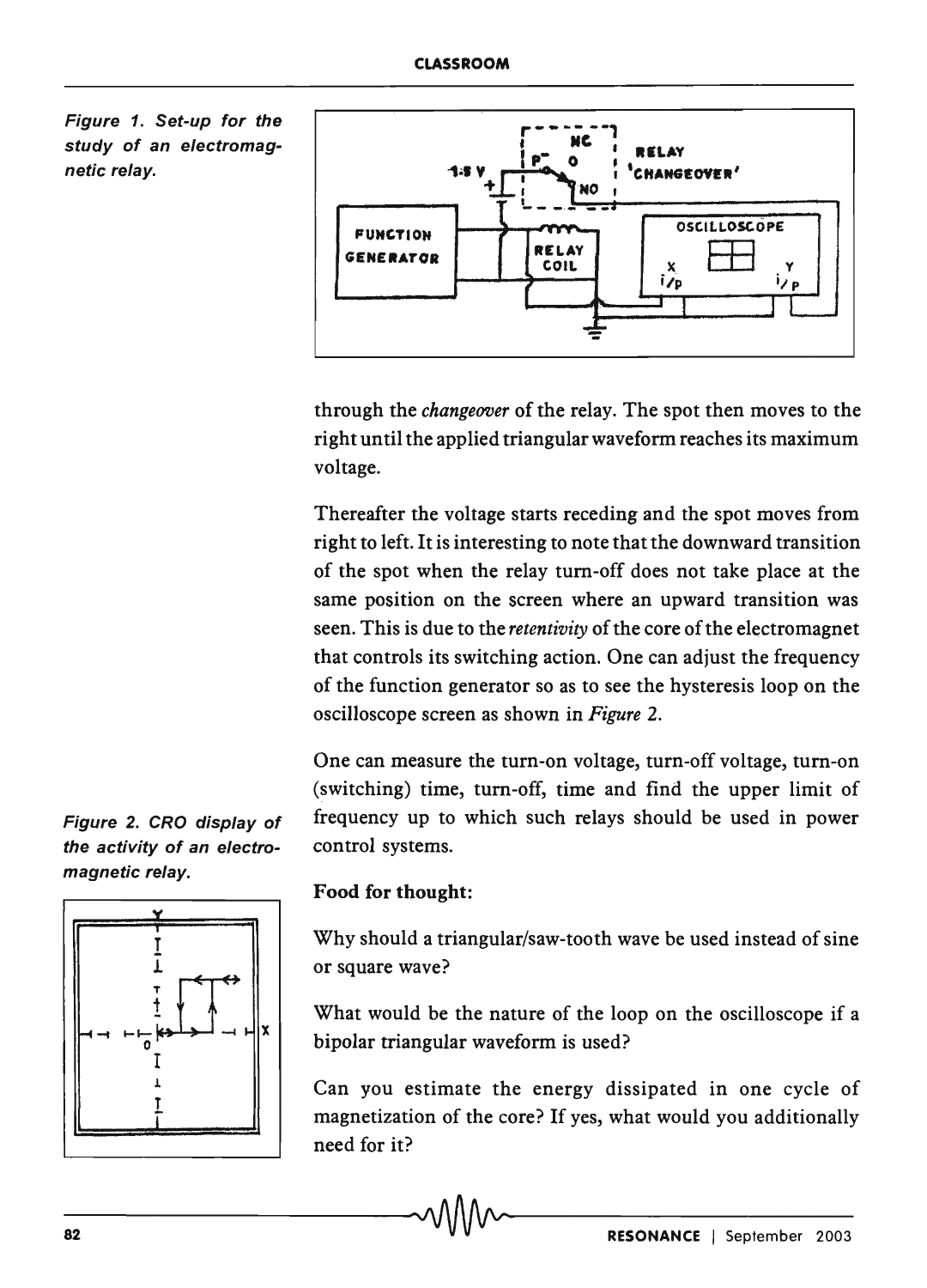## Experiment 2. Diffraction from Low-Cost I-D and 2- D Gratings using a Laser

Transmission Grating: Low-cost 1-D and 2-D gratings can be made by using computer graphics, line draw, proper reduction, and final photocopy or print-out on a transparency, etc. If you have a 1200 DPI printer, you can directly take the print-out on the transparency. You can generate 100 gratings, 1-D and 2-D, with different line spacings, on an A4 size sheet. Thus you have 100 different gratings for less than Rs 50. Such gratings with grating element 35 to 47lines/cm will be available. In spite of the large grating constant and low resolution, you can see a good diffraction pattern with the use of a laser because of the availability of large distances. Such gratings will not work with conventional spectrometer and sodium lamp. Students should determine the grating element in each case. The laser beam should be perpendicular to the grating as well as to the wall. Measure the distance between grating and wall (which could be 2 m to 5 m), and between the successive diffraction spots. Use the formula

 $n\lambda = d \sin \theta$ <sub>2</sub>,

where  $d$  is the grating element,  $\lambda$  the wavelength of light used,  $n$ the order of diffraction and  $\theta_n$  the angle of the *n*-th order diffracted ray from the zeroth order direct ray. See *Figure* 3 a. A piece of nylon cloth also serves as a 2-D grating. Determine the spacing between the fibers in a nylon scarf.

*Reflection Grating:* An ordinary steel scale serves as a diffraction grating in the reflection mode. But we need a laser beam for the experiment because diffraction spots are seen at fairly large



Figure 3. (a) Low-cost 1-D or 2-D transmission grating; (b) Diffraction from a steel scale.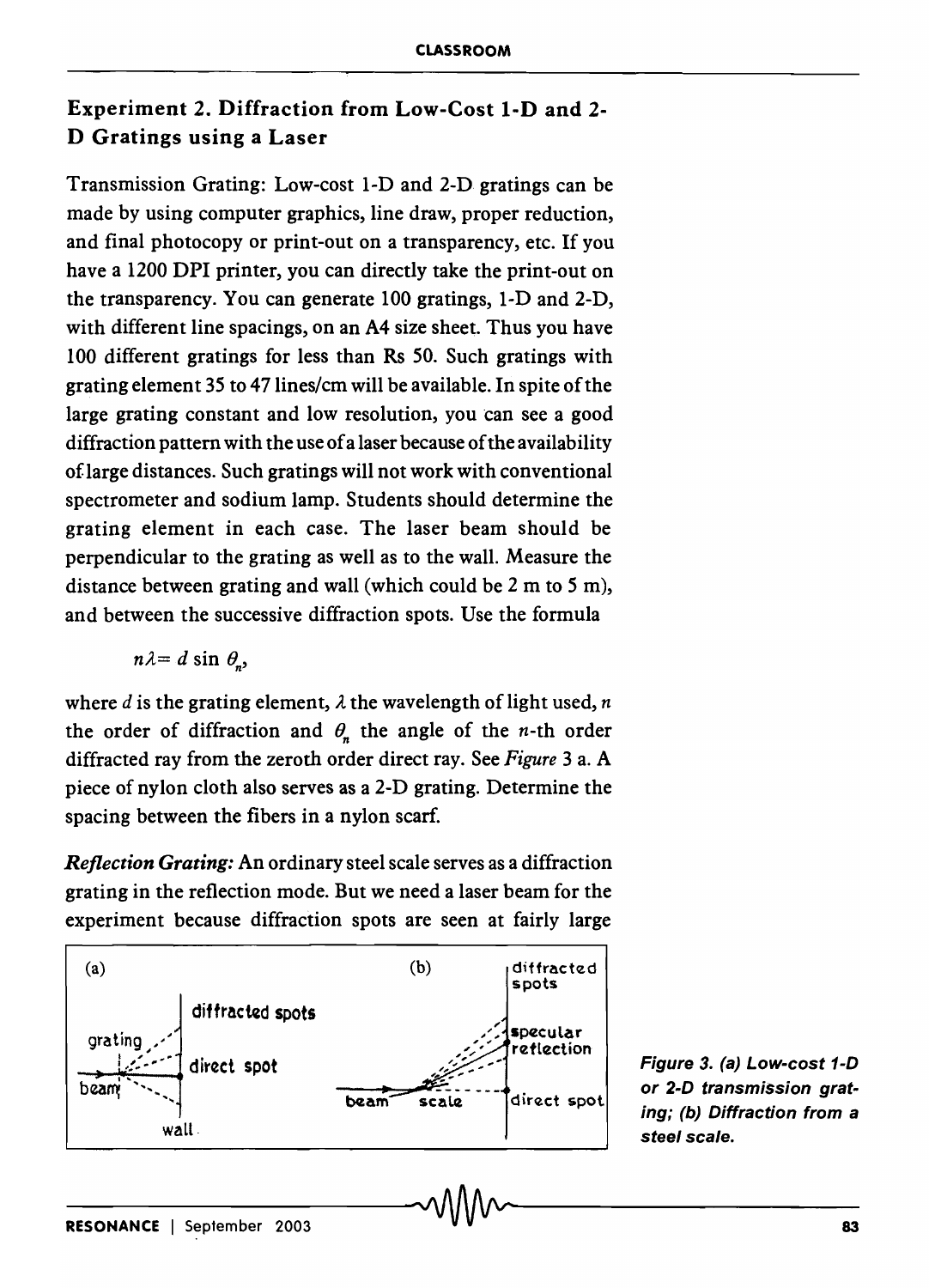

Figure 4. Measuring the angle of a prism.

Figure 5. Double refraction from a quartz prism.



distances of3 m or so, which are not available with a spectrometer. Details can be found in [2].

## Double Refraction from Quartz Prism

Arrange the laser beam perpendicular to a wall. Insert a quartz prism in its path so that the beam falls on the edge of the prism. Adjust the prism to get two reflected spots, from the two faces, on the wall; see *Figure* 4. This will give you the angle of the prism. Now allow the beam to fall on one face of the prism and you will observe two refracted spots quite away from the original position of the spot, but close to each other. Arrange the prism for minimum deviation. Measure all the necessary distances and find both the angles of refraction. See *Figure* 5. Determine both the refractive indices using the standard formula



where *n* is the refractive index, *A* the angle of the prism, and  $\delta_m$ the angle of minimum deviation. Of course, you will have two values of  $\delta_m$  and the corresponding refractive index *n*, one for the ordinary ray and one for the extraordinary ray.

In the case of quartz, the beam which suffers less refraction is called the *ordinary beam* and the other one the *extraordinary beam.*  (There are other doubly refracting materials for which the extraordinary ray suffers less refraction than the ordinary ray.) The two refractive indices for quartz differ only by 0.01. Study the polarization of the two refracted rays with the help of a polaroid.

## Experiment 3. Normal Modes of a Coupled Oscillator System

Two simple pendulums QA and RB, of equal length, are taken and they are hung from a string PS, at points Q and R, respectively. See *Figure* 6. PX and SY are two stands, and the distance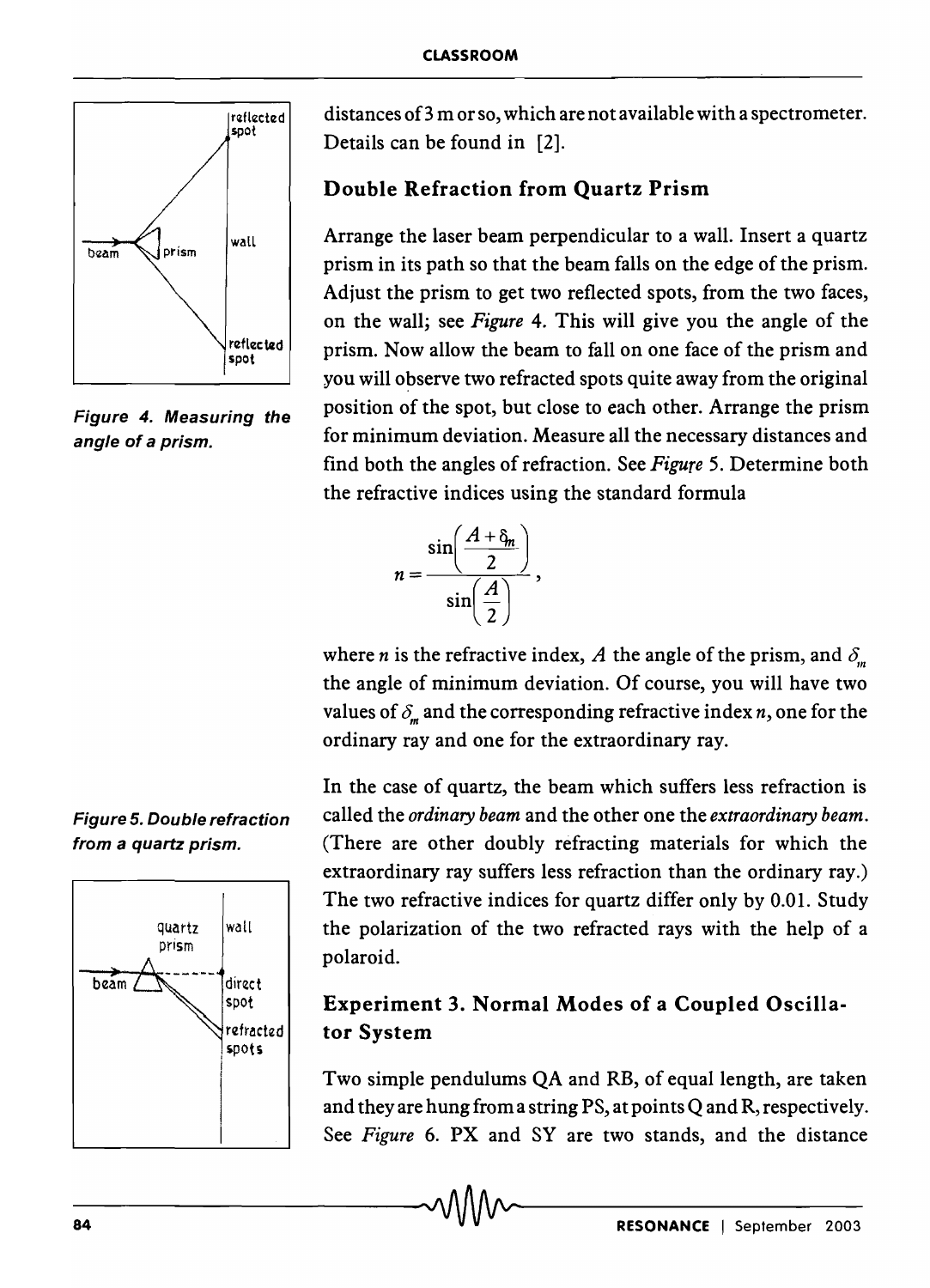between them can be varied. The plane XPSY should be vertical. The end points of the string PS are fixed on the stands. The knots at Q and R are such that their positions, and hence the distance QR, can be varied. The lines PS and QR should be horizontal. Measure the following parameters: *L,* distance PS; *d,*  distance QR; *l*, length  $QA = RB$  of the pendulums; *s*, sag between lines PS and QR.

The pendulums are allowed to oscillate so that QA and RB always remain in a plane perpendicular to the plane XPSY. This is a two-element coupled system. A normal mode of oscillations is that in which the phase difference between the two (or any pair of) elements remains constant, independent of time. This system has two normal modes, one with phase difference 0 and the other one with phase difference  $\pi$ . The first normal mode can be created by pulling both bobs together on one side and leaving them. The other normal mode can be created by pulling them on opposite sides of the vertical plane. Determine the time period and therefore the frequency of the two normal modes; call these frequencies  $v_1$ ,  $v_2$ , respectively. You will find that while these frequencies depend mainly on. I and *s,* their difference also depends on d. Study these frequencies by varying the parameters. Watch how the section QR oscillates in both the modes.

Then create the transfer mode, by holding one bob fixed and pulling the other one to one side, leaving both hands simultaneously. You will find that energy is transferred from one bob to the other and then back to the first one. After half the time period, the second bob momentarily comes to rest and the first bob gains the full amplitude, and after the full period, the first bob again momentarily comes to rest. Call this frequency  $v_{12}$ . Can you see a simple relation between  $v_1, v_2$  and  $v_{12}$ ?

Now do a simple calculation. If you had a single simple pendulum with frequency  $v_1$ , what would its length be? Does it match with the length  $l$  of the coupled pendulum? (It should not.) Why this difference? What does the length of the single pendulum correspond to? Both bobs A and B oscillate along arcs of circles



Figure 6. A system of two coupled simple pendulums.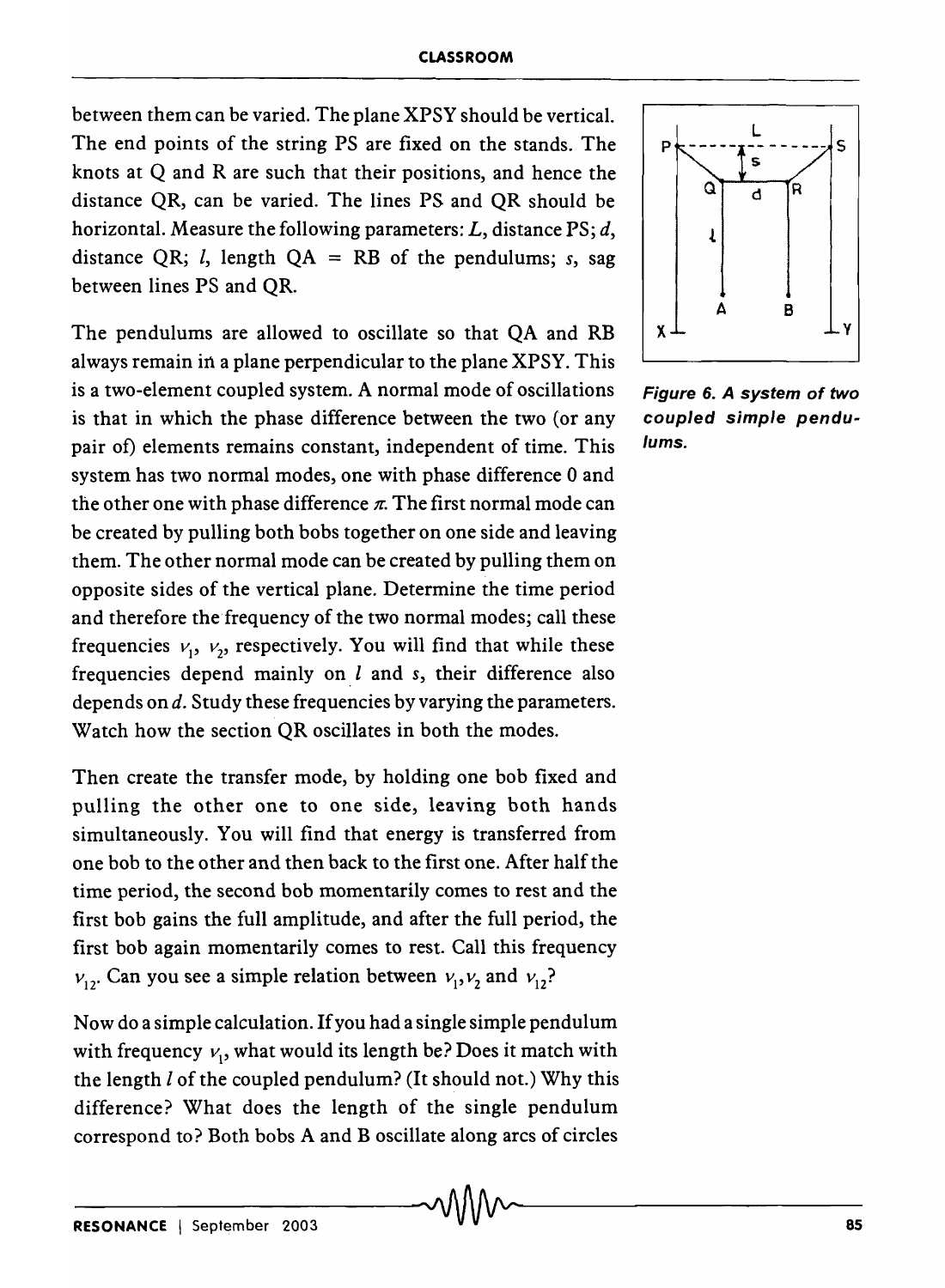

Figure 7. A bar hung with four threads, to enhance anharmonicity.



Figure 8. Schematic of potential in which the bar of Figure 7 oscillates. The potential may not be quite parabolic.



Figure 9. A magnet hung with four threads oscillating over another fixed magnet.

in a vertical plane. Where do the centres of these arcs lie? Can you figure out the correlation now?

# Experiment 4. Study of Potential Wells and Hills of Different Shapes

*Anharmonic Oscillations:* A bar magnet is suspended with four threads, two at each ofits ends, from two stands widely separated from each other. There is a hangman's noose at the upper end of each string which allows easy variation of length of each string. The stands and the strings are adjusted in such a manner that the bar magnet should lie in a horizontal plane when at rest, and should oscillate in the vertical plane containing the magnet. See *Figure* 7. This gives us an oscillator in which the anharmonicity (nonlinearity) is deliberately enhanced, for which the experimental characteristic is the variation of time period with amplitude. Study the time period and try to plot, qualitatively, the potential in which the magnet is oscillating. *Figure* 8 shows such a qualitative plot. The potential will deviate from the harmonic parabolic potential.

*Potential Wells and Hills:* Now place another magnet fixed on the table, under the oscillator, as shown in *Figure* 9. There are two simple ways when the two magnets are parallel to each other, *attractive mode* and *repulsive mode,* and of course many other ways such as tilted magnets, etc. Measure the time period for different amplitudes and try to plot qualitatively the profile of the potential in which the magnet is oscillating. You can construct (a) a deep potential well at the centre superposed on a shallow potential well, *Figure* 10 (a), (b) a potential hill between two potential wells, *Figure* 10 (b), (c) a potential hill between two asymmetric wells, and several such other one-dimensional potentials.

Whether you keep the fixed magnet on the table or not, and whether it is kept in attractive or repulsive mode, you will observe that the time period for large amplitude oscillations is the same in all the three cases. This suggests that the time period depends mainly on the shape of the potential curve at the end-